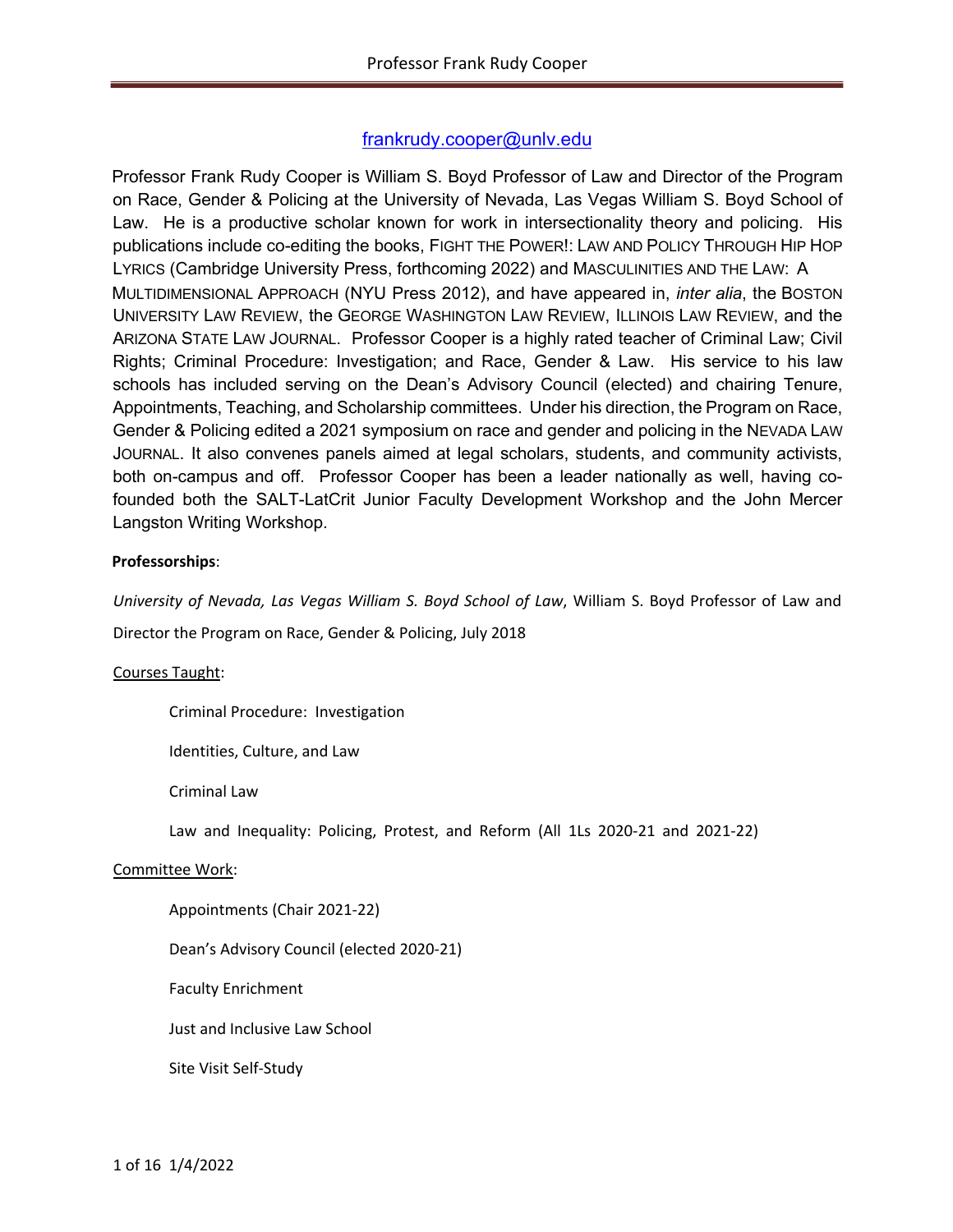*Director*, Program on Race, Gender & Policing

*Suffolk University Law School*, Professor, July 2004-June 2018 (tenured 2007)

#### Courses Taught:

Criminal Law

Marshall-Brennan Constitutional Justice in Schools Project

Constitutional Law

Criminal Procedure

Criminal Procedure Theories

Race, Gender & Law

#### Committee Work:

Scholarship Enrichment (*Chair*, 2007-08, *Co-chair*, 2010-2013, member 2004-18)

Tenure-Prior Policy (*Co-chair* 2014-2015)

Appointments (majority of years, 2004-05 to 2017-18)

Dean Search 2006 (Voted by colleagues)

University Strategic Planning (Selected by Dean)

Law & Society External Faculty Speaker Series (*Co-chair*, 2005-2012)

Tenure-New Policy, 2014-15; 2017-18

Faculty Advisor: Black Law Students Association (2004-18)

Teaching (*Co-chair*, 2013-2014)

#### President's Senior Advisor for Diversity (January-August 2016)

Advised Suffolk University President Margaret McKenna and other senior administrators on varied aspects of diversity, inclusion, and equity. Resigned position when university's trustees suddenly terminated McKenna's Presidency.

*Boston College Law School*, Visiting Professor, Spring 2017

Taught Criminal Law and Constitutional Law.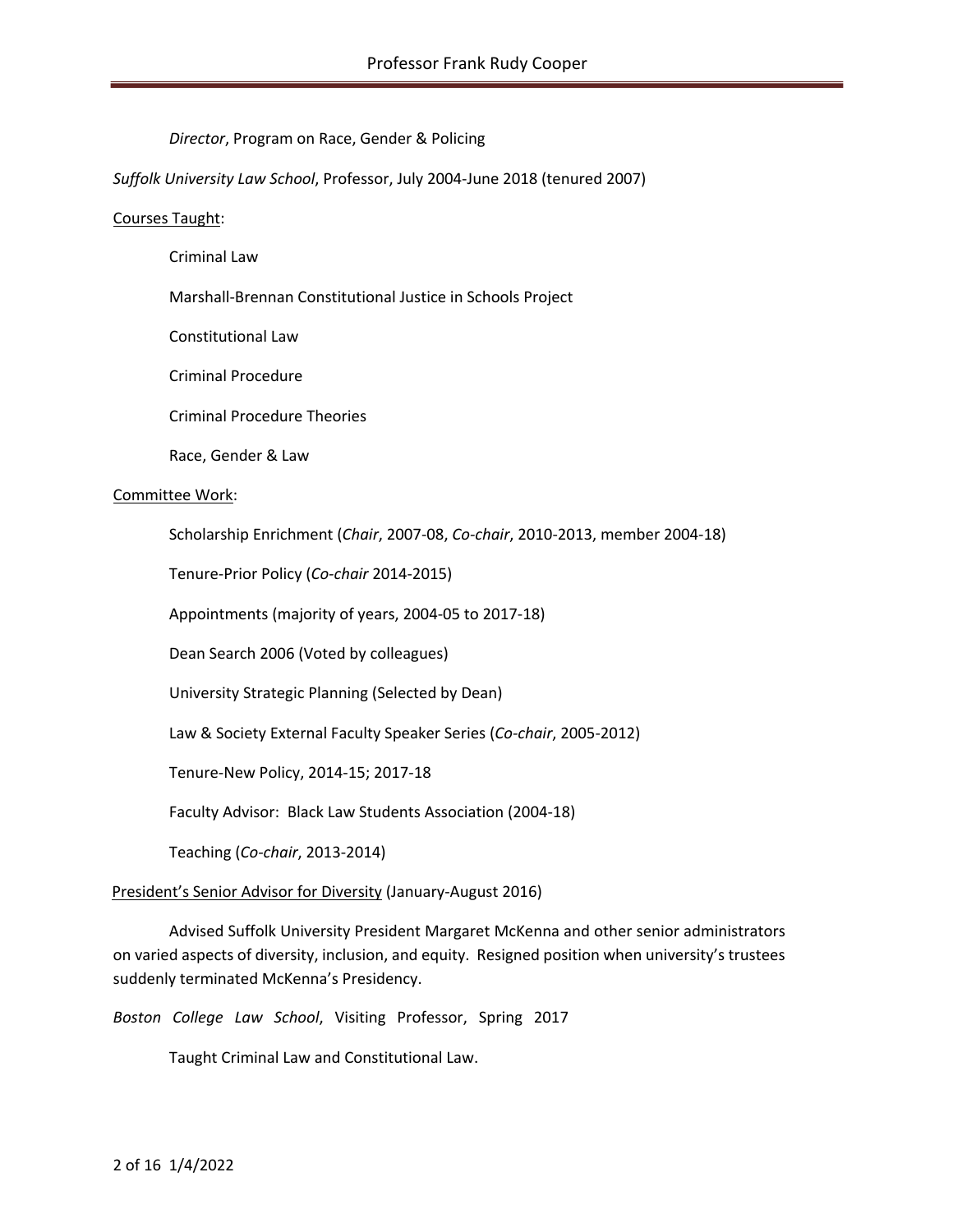*Villanova University School of Law*, Assistant Professor, July 2000-June 2004 (Visiting Assistant Professor 2000-01)

Taught: Criminal Law; Criminal Procedure; Civil Rights; Race and Law

Committees: Appointments; Inclusiveness; Legal Writing; Curriculum

#### **Education**:

Duke Law School, J.D., 1995

Neil James Blue merit scholarship

DUKE JOURNAL OF GENDER, LAW & POLICY, Staff Editor

Moot Court Board, Executive Board

Student Bar Association, Vice President

Black Law Students Association, Executive Board

Research Assistant, Professor Jerome McCristal Culp, Jr.

Amherst College, B.A., Political Science & English, 1991

Hardy Prize; Rogers Prize

Parliamentary Debate: Quarter-finalist, 1991 National Championship

#### **Selected Prior Experience**:

Harvard University, Teaching Assistant, 1998-2000

Cornel West, Introduction to African-American Studies, *won Derek Bok Center teaching award* 

Juliet Schor, "Shop 'til You Drop": Gender & Class in Consumer Society, *won Derek Bok Center teaching award*

Carol Gilligan & Jean Rhodes, Gender Issues in Psychology and Culture

Laurel Thatcher Ulrich, Women, Feminism, History, *won Derek Bok Center teaching award*

Hon. Solomon Oliver, Jr., U.S. District Court (N.D. Ohio), Judicial Clerk, 1995-1997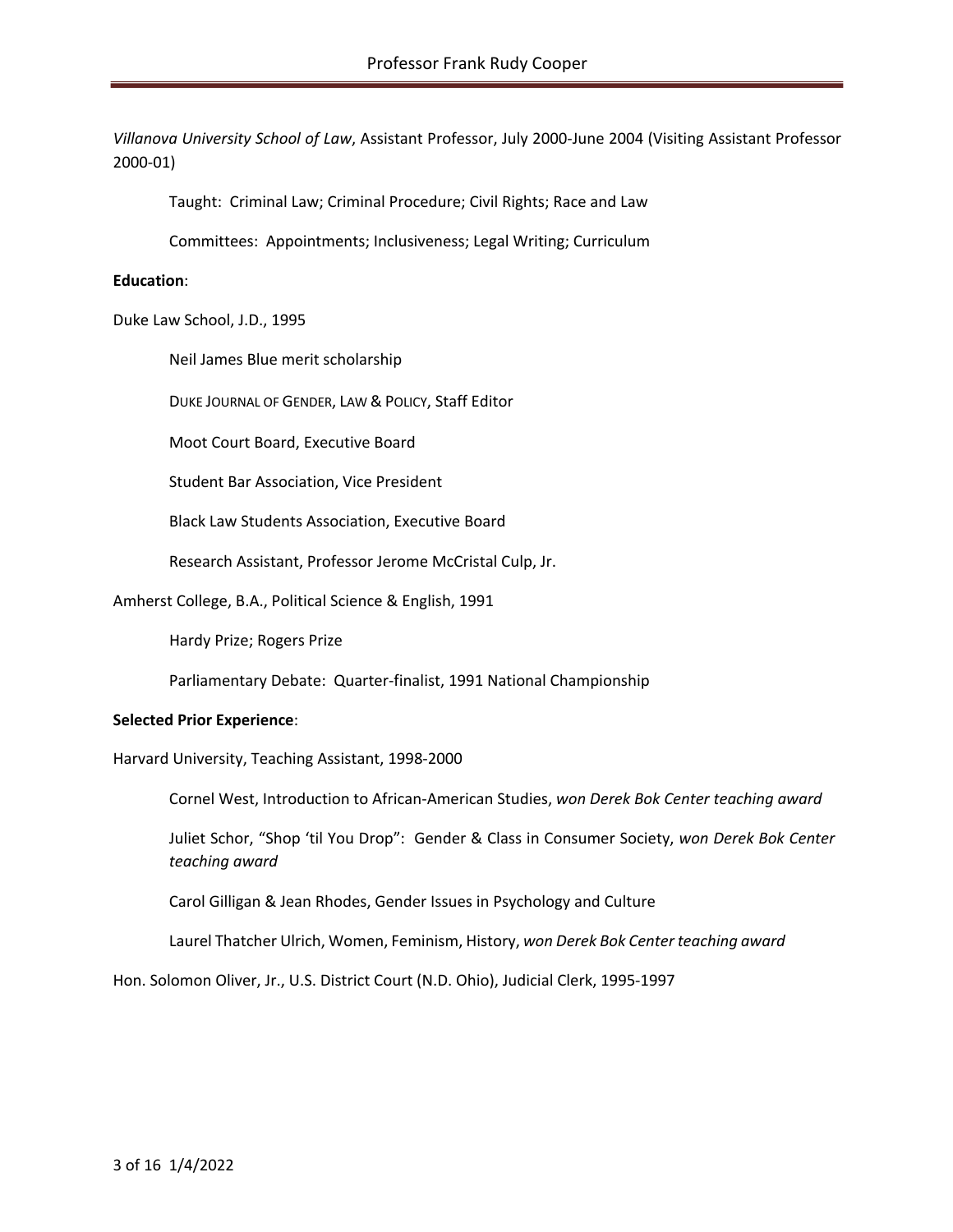## **Publications**:

### Books:

- FIGHT THE POWER!: LAW AND POLICY THROUGH HIP HOP LYRICS (Gregory Parks & Frank Rudy Cooper eds.) (CAMBRIDGE UNIVERSITY PRESS, forthcoming February 2022) (collecting essays by authors such as Paul Butler, Kristin Henning, and Lolita Buckner Innis analyzing important hip hop songs).
- DIS/ABILITY IN MEDIA, LAW & HISTORY: INTERSECTIONAL, EMBODIED AND SOCIALLY CONSTRUCTED? (Micky Lee, Pat Reeve & Frank Rudy Cooper eds.) (ROUTLEDGE PRESS, forthcoming 2022) (collecting essays applying intersectional lenses to dis/abilities issues).
- MASCULINITIES AND THE LAW: A MULTIDIMENSIONAL APPROACH (Frank Rudy Cooper & Ann C. McGinley eds., 2012) (NEW YORK UNIVERSITY PRESS) (collecting essays promoting synthesizing critical race theory's multidimensionality theory with a feminist masculinities studies approach and applying it to law).

#### Chapters:

- *Obama's "Unisex" Campaign: Masculinities, Race, and Law*, *in* RACE AND THE OBAMA PHENOMENON: THE VISION OF A MORE PERFECT MULTIRACIAL UNION (G. Reginald Daniel & Hettie V. Williams eds., 2014) (University Press of Mississippi) (applying critical race theory and masculinities studies to argue Obama ran a "unisex" campaign).
- *Towards Multidimensional Masculinities Theory: Policing Henry Louis Gates, in* EXPLORING MASCULINITIES (Martha A. Fineman & Michael Thomson eds., 2013) (arguing analysis of the controversial arrest of Henry Louis Gates suggests masculinities theorists should incorporate critical race theory's multidimensionality theory).
- *Introduction: Masculinities, Multidimensionality, and Law: Why They Need One Another, in* MASCULINITIES AND THE LAW: A MULTIDIMENSIONAL APPROACH (Frank Rudy Cooper & Ann C. McGinley eds., 2012) (New York University Press) (with Ann C. McGinley).
- *The King Stay the King: Multidimensional Masculinities and Capitalism in* The Wire*, in*  MASCULINITIES AND THE LAW: A MULTIDIMENSIONAL APPROACH (Frank Rudy Cooper & Ann C. McGinley eds., 2012) (New York University Press) (arguing analysis of HBO police drama *The Wire* shows need for critiquing capitalism in multidimensional masculinities approach).
- Our First Unisex President?: Obama, Critical Race Theory, and Masculinities Studies, in THE OBAMA EFFECT: MULTIDISCIPLINARY RENDERINGS OF THE 2008 CAMPAIGN (Heather E. Harris *et al*. eds., 2010) (State University of New York Press) (arguing Obama did not run a "feminine" campaign, but a "unisex" one).
- *The "Seesaw Effect" From Racial Profiling to Depolicing: Toward a Critical Cultural*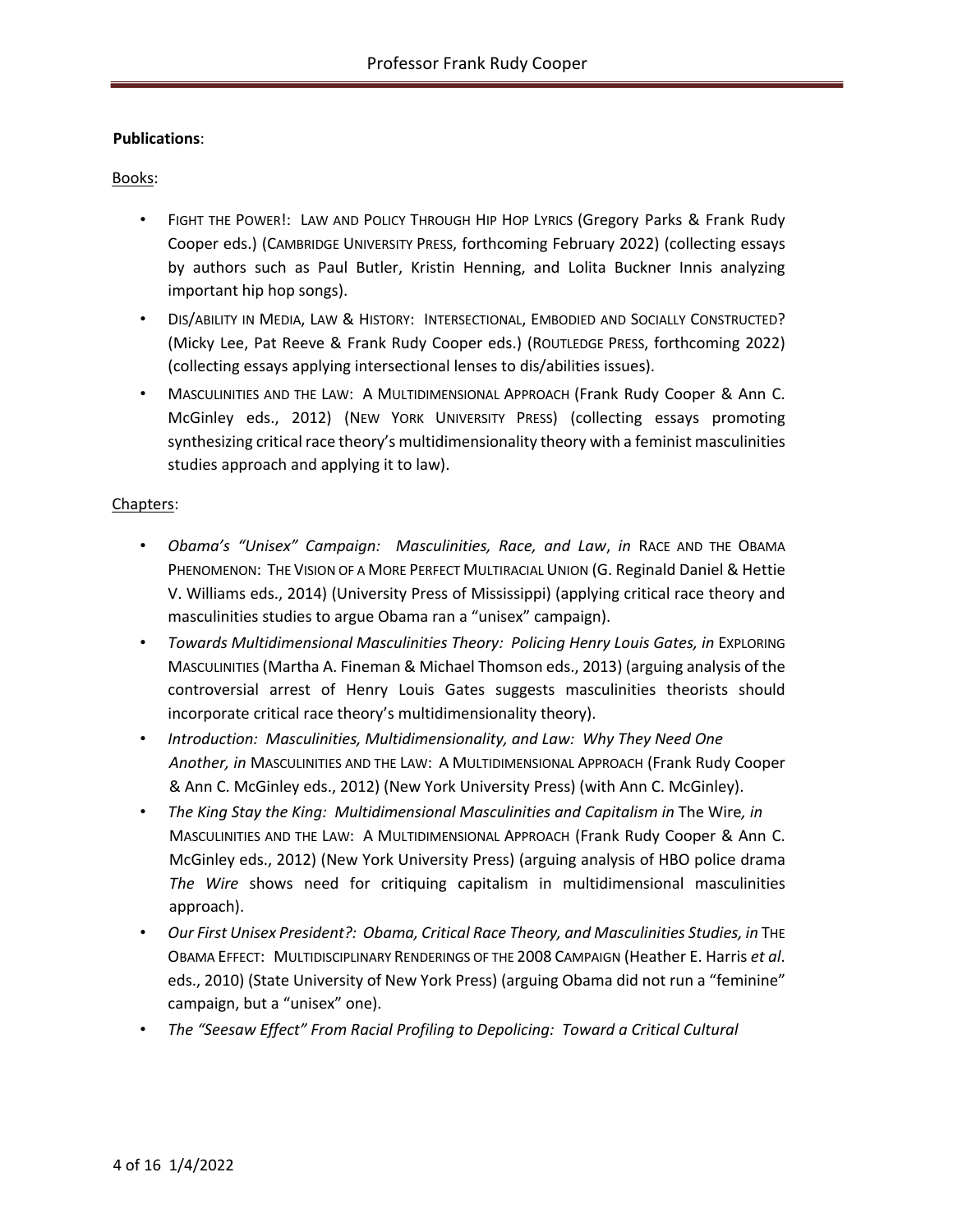*Theory, in* THE NEW CIVIL RIGHTS RESEARCH: A CONSTITUTIVE APPROACH (Benjamin FleurySteiner & Laura Beth Nielsen eds., 2006) (tracing *Terry*'s seesaw effect from racial profiling to depolicing in New York City and identifying a critical cultural theory methodology).

• *Where the Rubber Meets the Road: The CRA's Impact on Distressed Communities*, *in* PUBLIC POLICIES FOR DISTRESSED COMMUNITIES (F. Stevens Redburn & Terry Buss eds., 2002) (with Clarence A. Cooper) (applying neoclassical economic and institutional racism perspectives to bank redlining of racial minorities and calling for "equality incentive" approach).

### Articles:

- *Intersectionality, Police Excessive Force, and Class*, 89 GEORGE WASHINGTON UNIVERSITY LAW REVIEW \_\_\_ (forthcoming Dec. 2021) (proposing intersectionality theory analysis that emphasizes the class structure to reveal excessive force doctrine as a means of boundary management).
- *Race and Gender and Policing*, 21 NEVADA LAW JOURNAL 885 (2021) (with Stewart Chang and Addie C. Rolnick) (introducing symposium volume by critically reviewing recent killings of blacks by police and civilians).
- *Cop Fragility and Blue Lives Matter,* 2020 U. ILLINOIS L. REV. 621 (applying white fragility thesis to reveal police oversensitivity to criticism through analysis of Blue Lives Matter movement).
- *Intersectional Cohorts, Dis/ability, and Class Actions, 47* FORDHAM URB. L.J. 293-341 (2020) (arguing "intersectional cohort" of poor, inner-city black and Latinx students deserves class certification under disability law) (with Ann C. McGinley).
- *A Genealogy of Programmatic Stop and Frisk: The Discourse-to-Practice Circuit*, 73 U. MIAMI L. REV. 1 (2018) (lead article) (reviewing historical development of elements of programmatic stop and frisk and its use as social control of men of color; creating methodology for analyzing relationship between political culture and policing).
- *Always-Already Suspect: Revising Vulnerability Theory*, 93 NORTH CAROLINA L. REV. 1339 (2015) (constructively critiquing Martha Fineman's call for a post-identity vulnerability theory in light of ongoing racial profiling).
- *From Lonesome Cowboys to Geek Masculinities: A Study of Documentary Films on the Financial Crisis*, 6 INTERACTIONS: STUDIES IN COMMUNICATIONS AND CULTURE 287 (2015) (with Monika Raesch & Micky Lee) (showing how documentary films on the financial markets promote certain masculinities).
- *We are Always Already Imprisoned: Hyper-Incarceration and Black Male Identity Performance*, 93 B.U. L. REV. 1185 (2013) (applying identity performance theory to hyperincarceration's impact on black men as a critique of Hanna Rosin's END OF MEN thesis).
- How Masculinities Distribute Power: The Influence of Ann Scales, 91 DENV. U. L. REV. 187 (2013) (with Ann C. McGinley) (considering sexual assaults by high school athletes and George Zimmerman's acquittal for killing Trayvon Martin).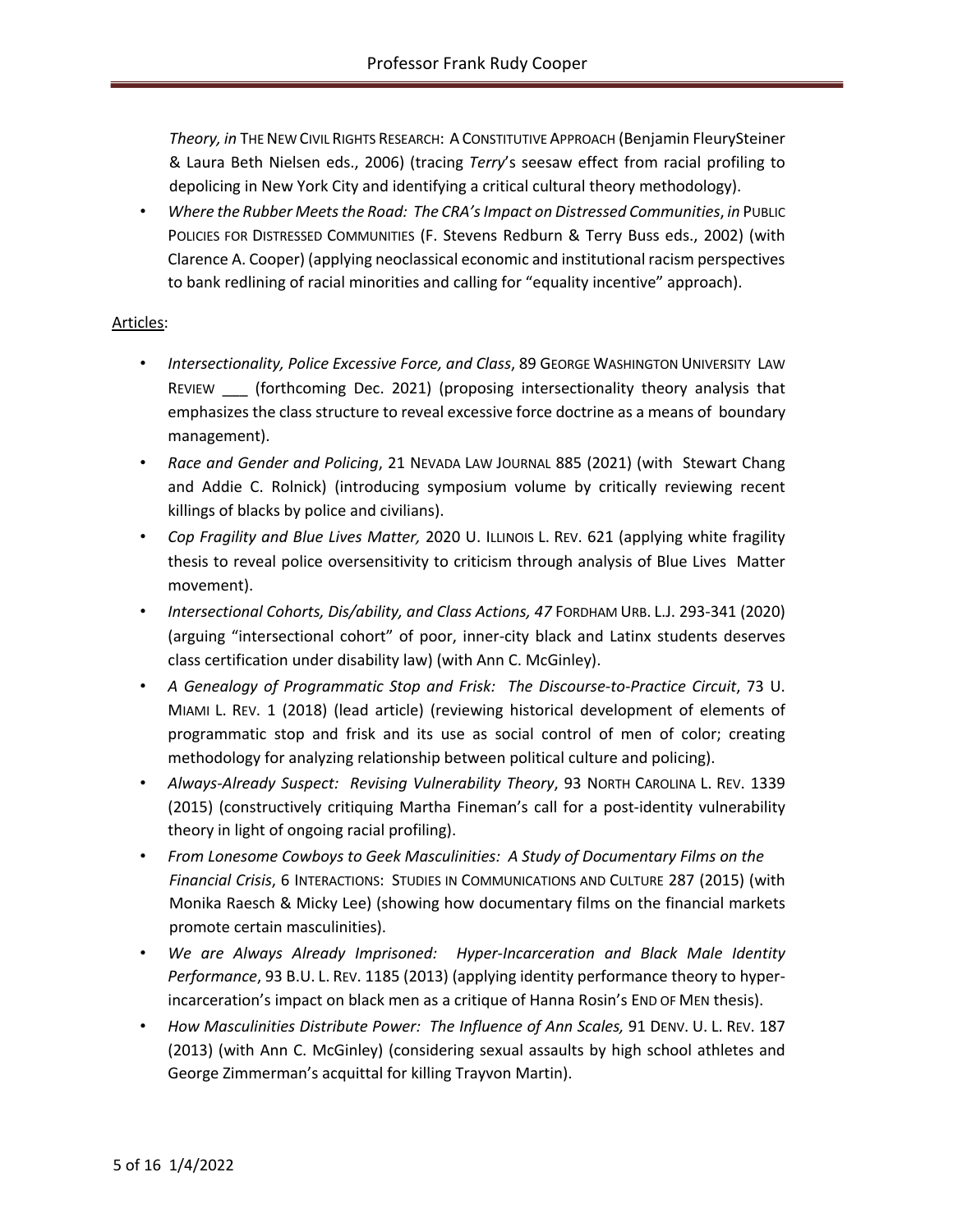- *Intentional Teaching, Intentional Scholarship: Applying Backward Design Principles in a Faculty Writing Group*, 39 INNOVATIVE EDUCATION 217 (2013) (with Kathryn Linder, Elizabeth M. McKenzie, Monika Raesch & Patricia A. Reeve) (applying backward design principles from field of teaching pedagogy to scholarly production).
- *Identities Cubed: Perspectives on Multidimensional Masculinities Theory*, 13 NEVADA L.J. 326 (2013) (with Ann C. McGinley) (explicating multidimensional masculinities theory as Introduction to symposium on masculinities).
- *Post-racialism and Searches Incident to Arrest*, 44 ARIZONA ST. L.J. 113 (2012) (critiquing post-racialism as inspiring half-remedies, as exemplified by recent cases only partially limiting racial profiling).
- *Hyper-incarceration as a Multidimensional Attack: Responding to Angela Harris Through*  The Wire, 37 WASHINGTON U. J. L. & POL'Y 67 (2011) (arguing "mass incarceration" should be understood as "hyper-incarceration" because it is targeted based on multiple dimensions of identities).
- *Masculinities, Post-racialism, and the Gates Controversy: The False Equivalence Between Officer and Civilian*, 11 NEVADA L.J. 1 (2010) (Lead Article) (applying masculinities studies and critique of post-racialism to controversial arrest of scholar Henry Louis Gates).
	- o *Reprinted in* CYNTHIA LEE & ANGELA P. HARRIS, CRIMINAL LAW: CASES AND MATERIALS 88- 95 (4<sup>th</sup> Ed. 2019).
- *"Who's the Man?": Masculinities Studies,* Terry *Stops, and Police Training*, 18 COLUMBIA J. GENDER & L. 671 (2009) (summarizing masculinities studies, showing its applicability to *Terry* stops and frisks, and proposing reforming police training).
- *Race and Essentialism in Gloria Steinem*, 11 BERKELEY J. AFR.-AM. L.&POL'Y (2009) (solicited essay as part of 20th anniversary Critical Race Theory Workshop; applying masculinities studies to 2008 Presidential campaign).
- *Our First Unisex President?: Black Masculinity and Obama's Feminine Side*, 86 DENV. U. L. REV. 633 (2009) (applying identity performance theory, critical race theory, and masculinities studies to media discourse on Obama's femininity).
- *Surveillance and Identity Performance: Some Thoughts Inspired by Martin Luther King*, 32 N.Y.U. REV. L. & SOC. CHANGE 517 (2008) (suggesting new framework for Fourth Amendment's application to surveillance based on identity performance theory).
- *The Spirit of 1968: Toward Abolishing* Terry *Doctrine*, 31 N.Y.U. REV. L. & SOC. CHANGE 539 (2007) (encouraging Left scholars to seek abolition of *Terry* doctrine).
- *Against Bipolar Black Masculinity: Intersectionality, Assimilation, Identity Performance, and Hierarchy* 39 U.C-DAVIS L. REV. 853 (2006) (critically reviewing intersectionality theory, identity performance theory, and representations of black men).
- *Cultural Context Matters: Terry's "Seesaw Effect"*, 56 OKLA. L. REV. 833 (2003) (arguing cultural context matters in the decisions to over- or under-utilize Terry v. Ohio stop and frisk powers).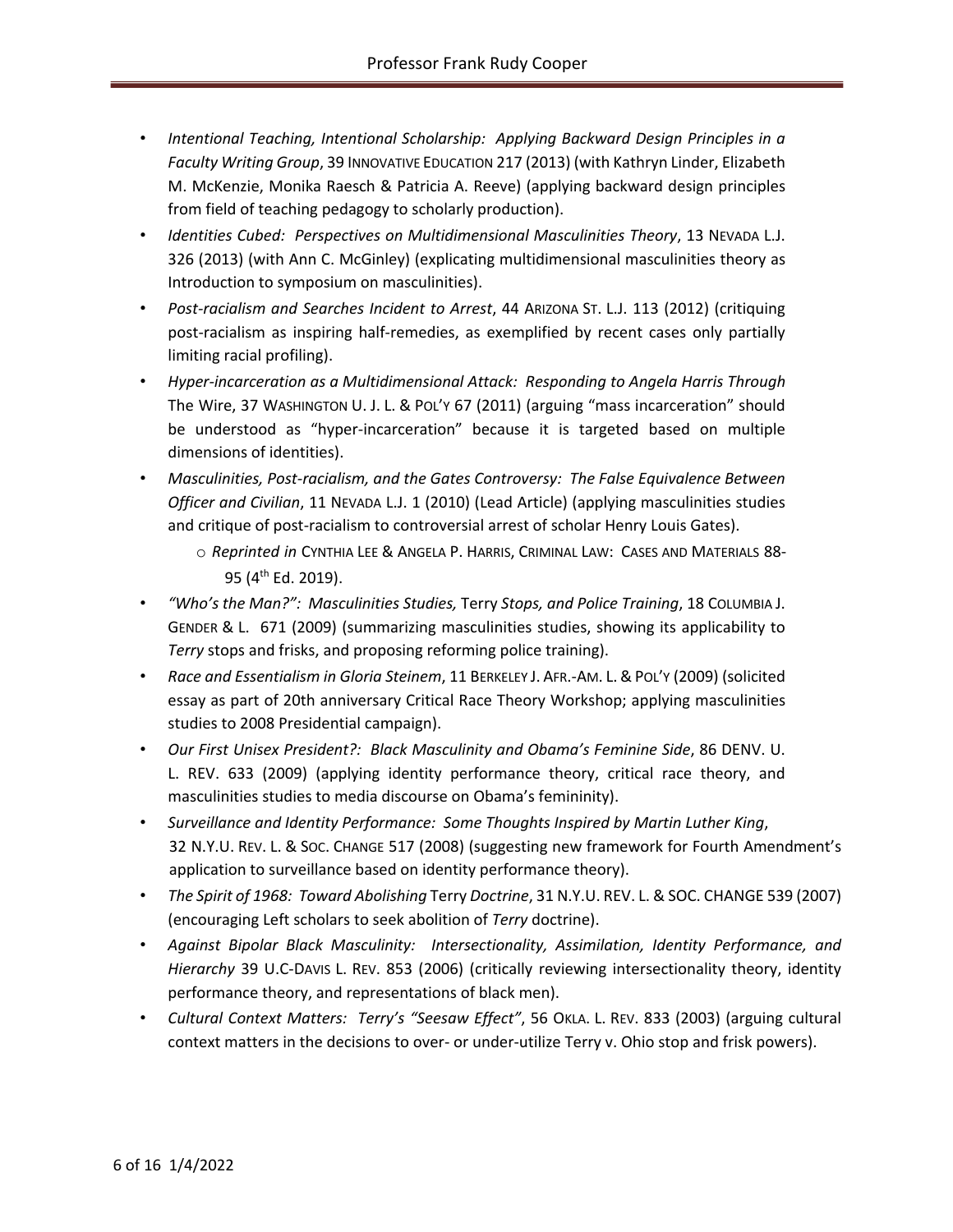- o *Reprinted in* SEARCH AND SEIZURES: THE FOURTH AMENDMENT: ITS CONSTITUTIONAL HISTORY AND CONTEMPORARY DEBATE (Cynthia Lee ed. 2010) (Prometheus Books).
- *The Un-Balanced Fourth Amendment: A Cultural Study of the Drug War, Racial Profiling and*  Arvizu, 47 VILL. L. REV. 851 (2002) (applying cultural studies to connections between the drug war, *Terry* doctrine, and racial profiling).
- *Understanding "Depolicing": Symbiosis Theory and Critical Cultural Theory*, 71 U.M.K.C. L. REV. 355 (2002) (identifying "depolicing" of racial minority communities and calling for synthesizing doctrinal, identity, and cultural studies methods into "critical cultural theory").
- *Foreword: A New Journal of Color in a "Colorblind" World*, 1 AFR.-AM. L. & POL'Y REPORT 1 (1995) (with Jerome M. Culp, Jr. & Lovita Tandy) (applauding race journal's formation and critiquing colorblindness).

# Works-in-Progress:

• *Are Working-class Whites Intersectional?* (with Clare Prober) (tracing history of class-splitting by race, demonstrating its continuation through behavioral path dependence, calling for considering how working-class whites intersectional characteristics affect them).

# Selected Other:

- *Nevada criminal justice reform bill falls far short*, Nevada Independent, aug. 1, 2020 (with Stewart Chang, Addie C. Rolnick & Dmitri Shalin)
- *Police review board must represent the most-affected communities*, Arizona Capitol Times, July 1, 2020, https://azcapitoltimes.com/news/2020/07/01/police-review-board-must-representthemost-affected-communities/ (with Valena Beety) (opinion editorial)
- *We must tear down the 'Blue Wall of silence.' Here's how civil lawsuits could help*, WASHINGTON POST Online, June 17, 2020, https://www.washingtonpost.com (with Suzette Malveaux & Catherine Smith) (opinion editorial) o *Reprinted in,* Donald H. Beskind & Doriane Lambelet Coleman, TORTS: DOCTRINE AND PROCESS (2020) o Discussed in https://lawprofessors.typepad.com/racelawprof/2020/06/we-must-teartown-the-bluewall-of-silence-heres-how-civil-lawsuits-could-help-by-profs-frank-rudyc.html
- *Police tensions have long simmered in Las Vegas*, LAS VEGAS REVIEW-JOURNAL, June 14, 2020, https://www.reviewjournal.com/opinion/nevada-views-police-tensions-have-long-simmeredinlas-vegas-2052816/ (with Addie C. Rolnick & Stewart Chang) (opinion editorial)
- *How the Supreme Court licenses cops to kill*, THE NEVADA INDEPENDENT, June 2, 2020, https://thenevadaindependent.com/article/how-the-supreme-court-licenses-cops-tokill (opinion editorial)
- *Grading the Democratic Candidates on Criminal Justice*, https://medium.com/@stewart.chang/grading-the-democratic-candidates-on-criminaljusticeby-frank-rudy-cooper-addie-rolnick-and-e85ec4fadf00 (with Addie Rolnick and Stewart Chang)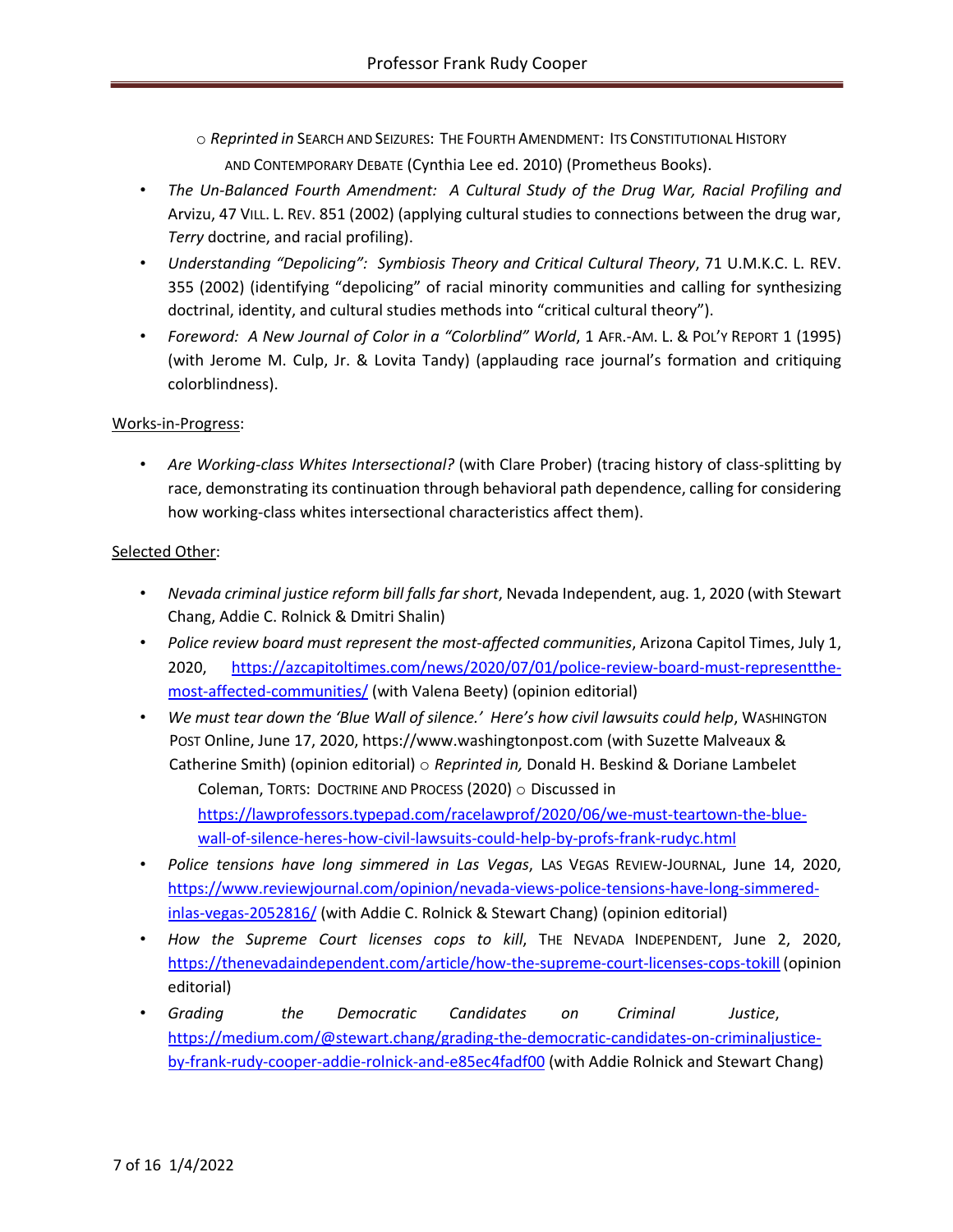- *America's Police Culture has a Masculinity Problem*, THE CONVERSATION, July 19, 2016, https://theconversation.com/americas-police-culture-has-a-masculinity-problem-62666
- *Training to Reduce 'Cop Macho' and 'Contempt of Cop' can Reduce Police Violence*, THE CONVERSATION, December 18, 2015, https://theconversation.com/training-to-reduce-copmachoand-contempt-of-cop-could-reduce-police-violence-51983
- *Many Ways to be Manly*, NEW YORK TIMES, Room for Debate, March 12, 2014
- *In October, A Faculty Development Workshop for Progressives*, SALT EQUALIZER, September 2005, at 3, 5 (discussing my co-creation of the LatCrit/SALT Junior Faculty Development Workshop).

### **Selected Publication Reviews:**

- Blind 'Review of "Policing the Emergency Room" for HARVARD LAW REVIEW, September 12, 2020.
- Blind Review of "*Police Sexual Violence and Combating Systemic Harms"* for CALIFORNIA LAW REVIEW, approximately March 2019.
- Nancy E. Dowd's REIMAGINING EQUALITY: ANEW DEAL FOR CHILDREN OF COLOR (NYU Press 2018) (quoted as endorser on back cover).
- Josephine Ross, POLICE STOPS: A FEMINIST CRITIQUE (submitted to Cambridge University Press May 8, 2018).
- Mitch Crusto's INVOLUNTARY HEROES: HURRICANE KATRINA'S IMPACT ON CIVIL LIBERTIES (Carolina Academic Press 2015) (quoted as endorser on back cover).

#### **Selected Promotion Reviews**:

- Tenure Review of Rachel Moran's *Doing Away With Disorderly Conduct*, 63 B.C. L. REV. \_\_\_ (forthcoming 2022) for St. Thomas Law School (MN), August 16, 2021.
- Promotion to Associate Professor Review of Alexis Karteron's article, *Arrested Development: Rethinking Fourth Amendment Standards for Seizures and Uses of Force in Schools*, 18 NEV. L.J. 863 (2018), for Rutgers Law School, March 2019.
- Tenure Review of Blanche Cook's articles, *Biased and Broken Bodies of Proof…*, 85 UMKC L. Rev. 567 (2017) and *"Johnny and the WHP"*, 31 Yale J. L. & Feminism 57 (2019), for University of Kentucky, February 2019.
- Tenure Review of Blanche Cook's articles, *Biased and Broken Bodies of Proof…*, 85 UMKC L. Rev. 567 (2017) and *"Johnny and the WHP"*, 31 Yale J. L. & Feminism 57 (2019), for Wayne State University, November 2018.
- Tenure Review of Lindsey Webb's article, *Legal Consciousness as Race Consciousness: Expansion of the Fourth Amendment Seizure Analysis Through Objective Knowledge of Police Impunity* 48 Seton Hall L. Rev. 403 (2018), for Denver University, December 2017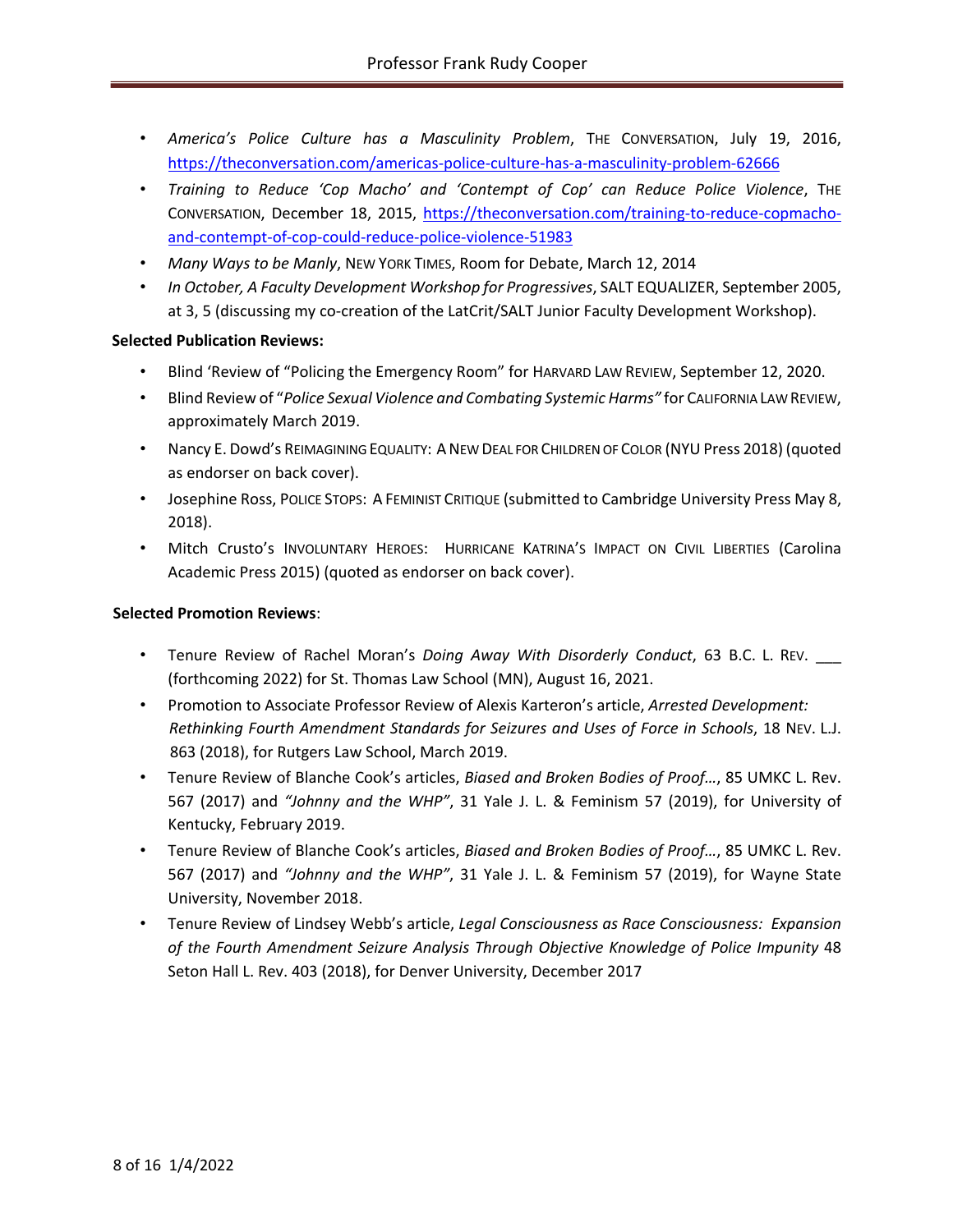- Tenure Review of Rashmi Goel's article, *Delinquent or Distracted?: Attention Deficit Disorder and the Construction of the Juvenile Offender*, 27 L. & INEQUALITY J. 1 (2009).
- Tenure Review of Tamara Francita Lawson's article, *"Whites Only Tree," Hanging Nooses, No Crime?: Limiting the Prosecutorial Veto For Hate Crimes in Louisiana and Across America*, 8 U. MD. L.J. RACE, RELIG., GENDER & CLASS 123 (2008).
- Tenure Review of Terri Dobbins's article, *Great (and Reasonable) Expectations: Fourth Amendment Protection for Attorney-Client Communications*, 32 SEATTLE U. L. REV. 35 (2008).
- Tenure Review of Christian Halliburton's article, *Neither Separate nor Equal: How RaceSensitive Enforcement of Criminal Laws Threatens to Undo* Brown v. Board of Education, 3 SEATTLE J. SOC. JUST. 4*5* (2004).

# **Selected Program on Race, Gender & Policing Events:**

- *Criminal Justice and Immigration: Where Do the Democratic Presidential Candidates Stand?*, UNLV Boyd School of Law, February 18, 2020.
- *Public interview* between Professor Frank Rudy Cooper and Democratic Presidential candidate Mayor Pete Buttigieg, UNLV Boyd School of Law, February 18, 2020.
- *Police De-escalation: Reducing Force and Building Community Trust*, co-hosted with and at The Mob Museum, Las Vegas, November 12, 2019.
- *Uncle Bobby X Presentation on the Oscar Grant Slaying*, UNLV Boyd School of Law, October 24, 2019.
- *Showing of* Fruitvale Station, UNLV Boyd School of Law, October 23, 2019.
- Cynthia Lee Keynote Speech on Police Excessive Force, April 1, 2019, co-hosted with and at The Mob Museum, Las Vegas.
- *Introduction to the Program on Race, Gender & Policing,* as part of *Doing Justice* Conference (featuring Frank Rudy Cooper, Aya Gruber, Cesar Hernandez, and Ranita Ray), April 1, 2019, UNLV Boyd School of Law.

# **Selected Awards and Recognitions:**

- *10th Anniversary Award*, John Mercer Langston Writing Workshop, July 2019
- Named to NATIONAL JURIST magazine's *Leaders in Diversity*, 2015
- LAWYERS OF COLOR, *50 Under 50* (April 2014)

# **Professional Affiliations**:

- National Advisory Committee, 2019 National People of Color legal scholarship conference, March 21-24, 2019
- Co-Chair, joint Western Law Professors of Color/Conference of Asian-Pacific Law Faculty meeting, October 18-20, 2018
- Association of American Law Schools (AALS), Committee on Recruitment and Retention of Minority Teachers and Students (competitively selected), 2012-15
- John Mercer Langston Black Male Law Faculty Writing Workshop, o *Planning Committee*, 2014- 17 & 2020-Present o *Workshop Host, Co-Chair & Treasurer, 2012 & 2013*
	- o *Co-Chair & Treasurer, 2011* o *Co-founder*, 2010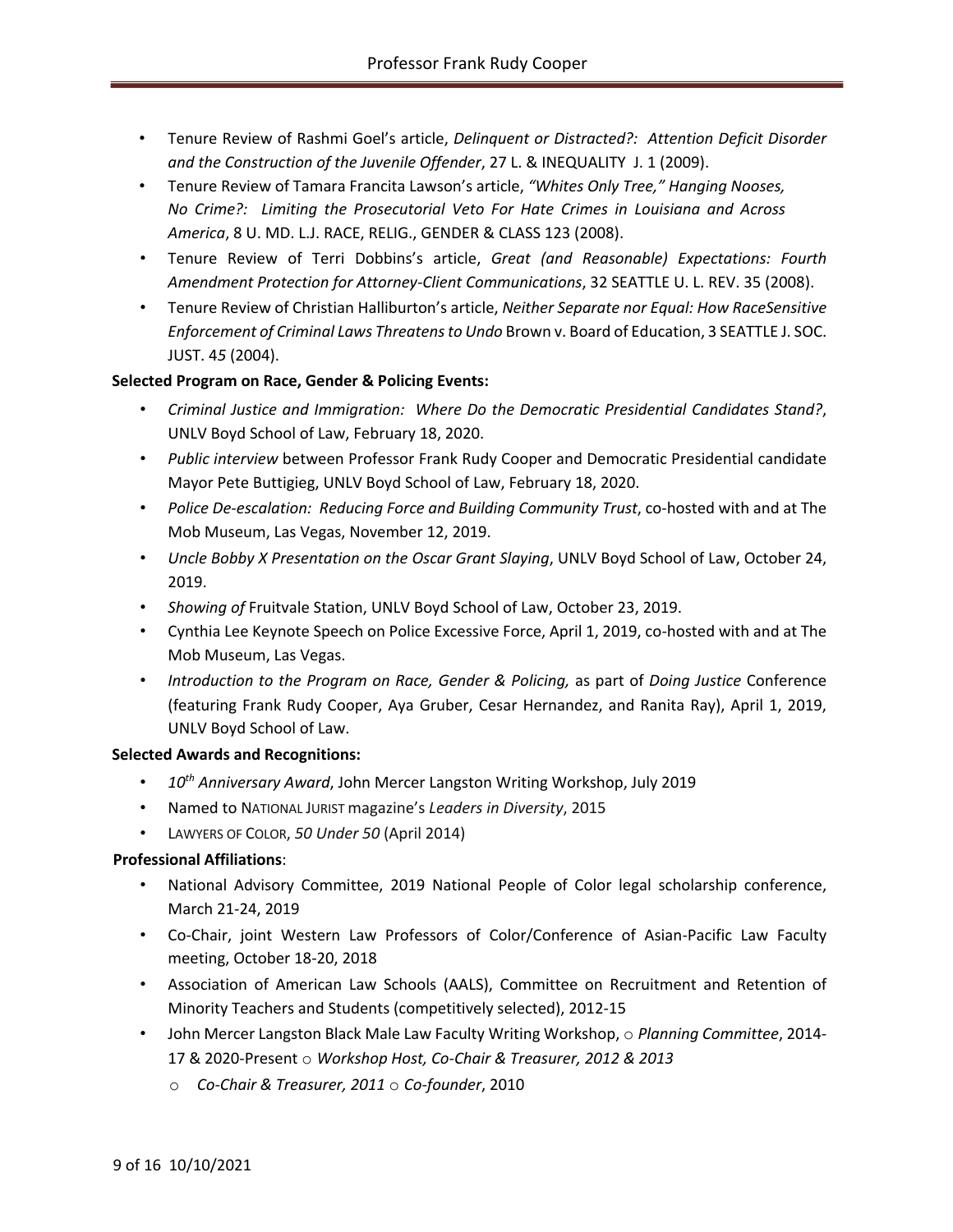- AALS, Law & Humanities Section, o *Chair,* 2008 o *Chair-Elect,* 2007 o *Program Chair,* 2006 o *Treasurer,* 2005
- AALS, Criminal Justice Section, o *Executive Committee*, 2008, 2003, 2002
- Latina/o Critical Legal Theory (LatCrit) Inc., Board, 2004-2009 o *Co-Chair*, 2004 annual conference. Identified themes, solicited presenters, obtained venue and services, oversaw staff. Co-edited the written Symposia in SETON HALL LAW REVIEW and VILLANOVA LAW REVIEW.
	- o *Co-founder & Project Coordinator*, LatCrit/SALT Junior Faculty Development Workshop, 2003-2007
- Northeast People of Color Legal Scholarship Conference, o Planning Committees, 2002-03 & 2011-2017 o *Co-chair*, 2012 NEPOC conference
- Society of American Law Teachers (SALT), Board of Governors, 2002-5  $\circ$  Co-chair, 2006 Teaching Conference o Nominations and New Teachers committees

# **Selected Community Work:**

- Debate Coach, Cambridge Street Upper School, Cambridge, Massachusetts (Sept. 2013April 2014).
- School Council, Cambridgeport School, Cambridge, Massachusetts (Sept. 2012-June 2014).
- Principal Search Committee, Cambridgeport School, Cambridge, Massachusetts (Fall 2011).

### **Presentations:**

- *Keynote Speaker*, Western Regional Black Law Students Association, January 8, 2022
- *Moderator & Panelist*, Pre-tenure Teachers of Color Faculty Development Workshop- Teaching, AALS Annual conference, January 4, 2022
- *Moderator*, Hot Topics Session on Anti-Racism courses, AALS Annual conference, January 8, 2022
- *Intersectionality, Police Excessive Force, and Class*, Drexel University Thomas R. Kline School of Law, November 17, 2021
- *Intersectionality, Police Excessive Force, and Class*, Arizona State University Sandra Day O'Connor College of Law, November 5, 2021
- *Panelist*, Roundtable on Critical Race Theory, LatCrit Biennial Conference, October 8, 2021
- *Panelist*, Mini-Symposium on Josephine Ross's A FEMINIST CRITIQUE OF POLICE STOPS, February 16, 2021
- *Class, Warrior Cops, and Excessive Force*, St. John's University School of Law, November 20, 2020
- *Class and Police Excessive Force,* George Washington University Law School, October 23, 2020*, https://www.gwlr.org/symposium-2020-race-class-policing-and-the-constitution/ We Need To Talk*, UNLV Library, October 1, 2020, https://www.library.unlv.edu/node/1131

Depolicing and Cop Fragility, UNLV Constitution Day, Las Vegas [Online], September 17, 2020, https://scholars.law.unlv.edu/cdt2020/1/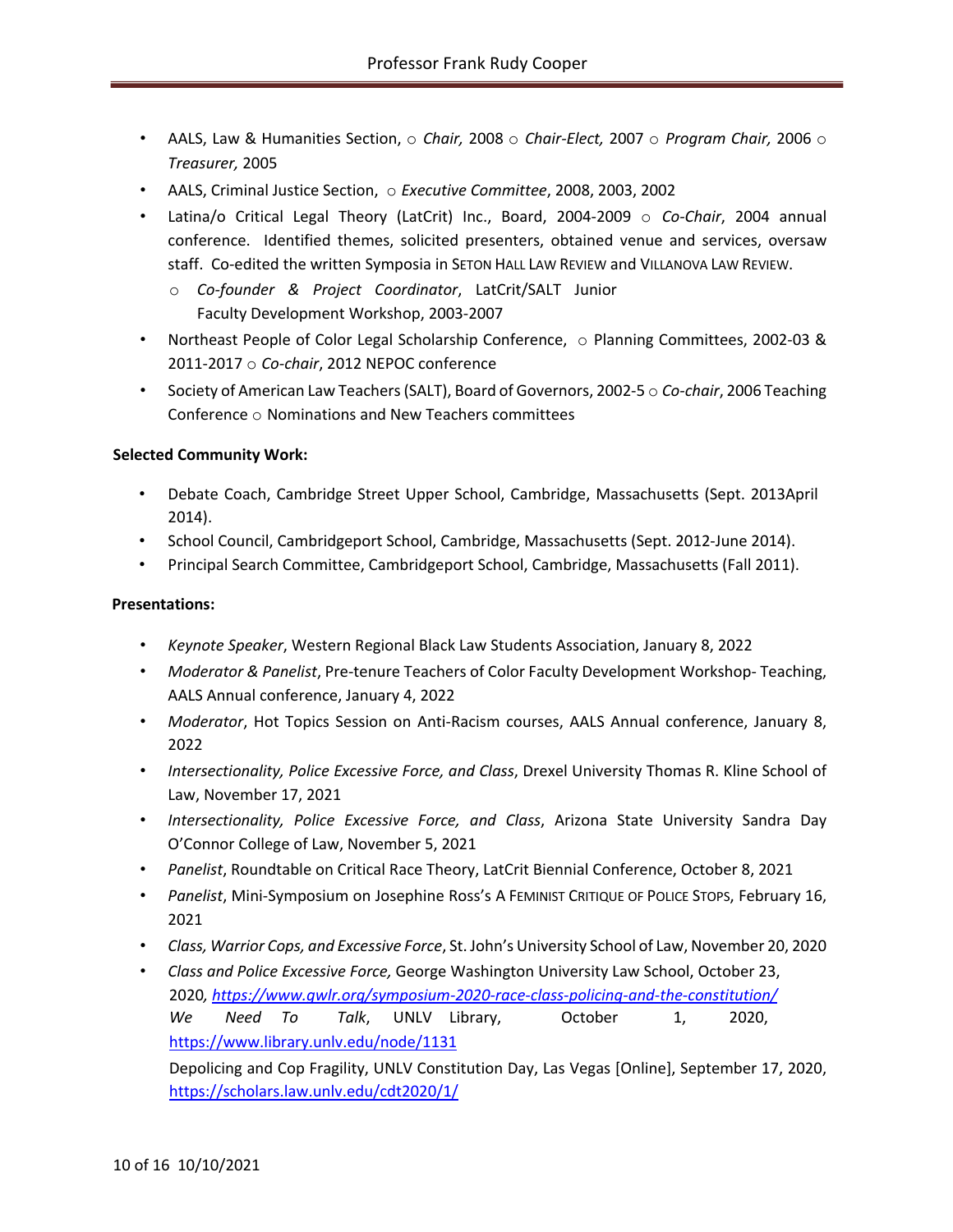- *Presenter*, Interfaith Yoga Project Conversation on Policing, Las Vegas [Online], July 28, 2020
- *Presenter*, Breathe II, Las Vegas National Bar Association, Las Vegas [Online], June 27, 2020
- *Presenter,* UNLV BLSA Conversation on Policing, [Online], June 17, 2020
- *Police Reforms: Does Nevada Need Them? Will They Work?*, KNPR's, STATE OF NEVADA, June 10, 2020, https://knpr.org/knpr/2020-06/police-reforms-does-nevada-need-them-will-they-work (radio interview)
- IndyMatters Episode 140: Assemblyman Tom Roberts and Professor Frank Rudy Cooper on Police Reform, https://thenevadaindependent.com/podcast/indymatters-episode-140-assemblymantom-

roberts-and-professor-frank-rudy-cooper-on-police-reform (podcast), June 2020

- *Interview with Mayor Pete Buttigieg*, Black Law Students Association Town Hall, UNLV Boyd School of Law, Las Vegas, February 18, 2020
- *Comments on the Book*, TRANSFORMING THE POLICE, Arizona State University Sandra Day O'Connor College of Law, February 5, 2020
- *Concluding Remarks*, NEVADA LAW JOURNAL Symposium on Bail Reform, November 1, 2019 *Welcome*, Classes of 2021 and 2022 Orientations, UNLV, August 2019
- *Advice on Getting Tenure,* John Mercer Langston Writing Workshop, Howard University Law School, July 19, 2019
- *The System Did It: Intersectionality Theory and Policing*, John Mercer Langston Writing Workshop, Washington, D.C., July 18-21, 2019
- *The System Did It: Intersectionality Theory and Policing*, CrimFest conference, Brooklyn, NY, July 14-16, 2019
- *Celebrating Nancy Dowd's REIMAGINING EQUALITY*, Law & Society annual meeting, Washington, D.C., May 31, 2019
- *The Civil Rights Legacy*, Summerlin Library, February 7, 2019
- *#MeToo and the Black Community*, Western Regionals Black Law Students Association Annual Conference, UNLV, January 18, 2019
- Moderator, *Coalitions for Justice in the Trump Era,* Western Law Professors of ColorConference of Asian Pacific Law Faculty, October 19, 2018
- *Policing the Anthem*, Western Law Professor of Color-Conference of Asian Pacific Law Faculty, October 19, 2018
- *Commentator*, John Mercer Langston Writing Workshop, July 5-7, 2018
- *Commentator*, Yale/Stanford/Harvard Junior Faculty Forum, June 12-13, 2018
- *Implicit Bias Training*, Plymouth County (MA) District Attorney's Office, Feb. 2018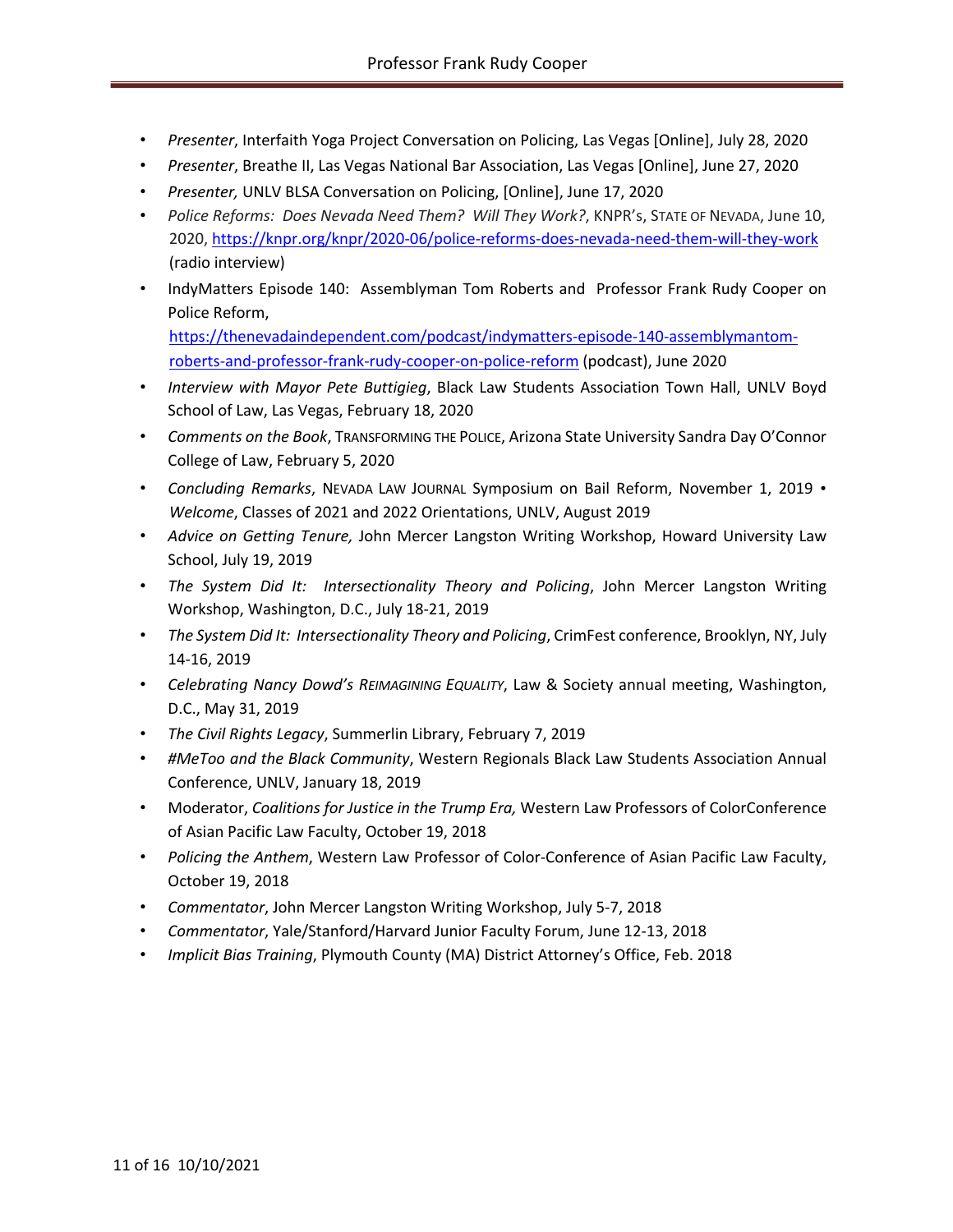- *On Programmatic Stop and Frisk*, UNLV Law, November 2017
- *Colonization By Policing*, LatCrit Conference, Sept. 30, 2017
- *Advice on Being an Activist*, LatCrit-SALT Faculty Development Workshop, Sept. 28, 2017
- *The Coming Police Reform Movement*, Plenary Panel, AALS Criminal Justice Section Midyear Meeting, June 12, 2017
- *Colonization By Policing,* Northeast People of Color conference /Conference of AsianPacific Law Faculty, June 3, 2017
- *Advice to Juniors*, Northeast People of Color conference /Conference of Asian-Pacific Law Faculty, June 2, 2017
- *Colonization By Policing*, Boston College Law School Faculty Colloquium, March 17, 2017
- *Vulnerability and Colonization*, Case Western Reserve University Law School, January 24, 2017
- *Deprogramming Stop and Frisk*, University of Connecticut School of Law Faculty Colloquium, December 1, 2016
- *Keynote Speaker*, *How Masculinities Exacerbate Racial Profiling: Overcoming the "Contempt of Cop" Mentality,* The Ohio State University, Department of African American & African Studies, "We gon' be alright": A Symposium on Black Men, Crisis, and Grace, November 3, 2016
- *Teaching About Black Masculinities*, SALT Teaching Conference, Chicago, October 1, 2016
- *War Against Blacks and Black Lives Matter*, Kennedy Library Institute, "A Polarized Society: Understanding America's Fault Lines and Their Historical Roots," July 22, 2016
- *Commentator*, John Mercer Langston Writing Workshop, U. Miami Law School, July 8, 2016
- *What is Multidimensional Masculinities Theory?*, Emerson University Division of Diversity and Inclusion, June 29, 2016
- *Moderator*, Law School Brown Bag Lunch on Teaching About Implicit Bias, Suffolk University, April 28, 2016
- *Facilitator*, Training Session: Opening a Conversation About Diversity and Student Services, December 21, 2015
- *Masculinities and Reparations*, Duke Law School Future of Civil Rights Movements conference, November 21, 2015
- *Conference Theme Plenary: Critical Constitutionalism: Deconstructing the Legitimacy of State Institutions*, LatCrit Conference, October 3, 2015
- *Moderator*, The New Lochne*rism*, LatCrit Conference, October 2, 2015
- *A Five-Year Plan for Mid-level Professors*, LatCrit-SALT Faculty Development Workshop, October 1, 2015
- *Black and Blue: Masculinities, Race & Policing*, John Mercer Langston Writing Workshop, U. Calif. –Irvine, July 12, 2015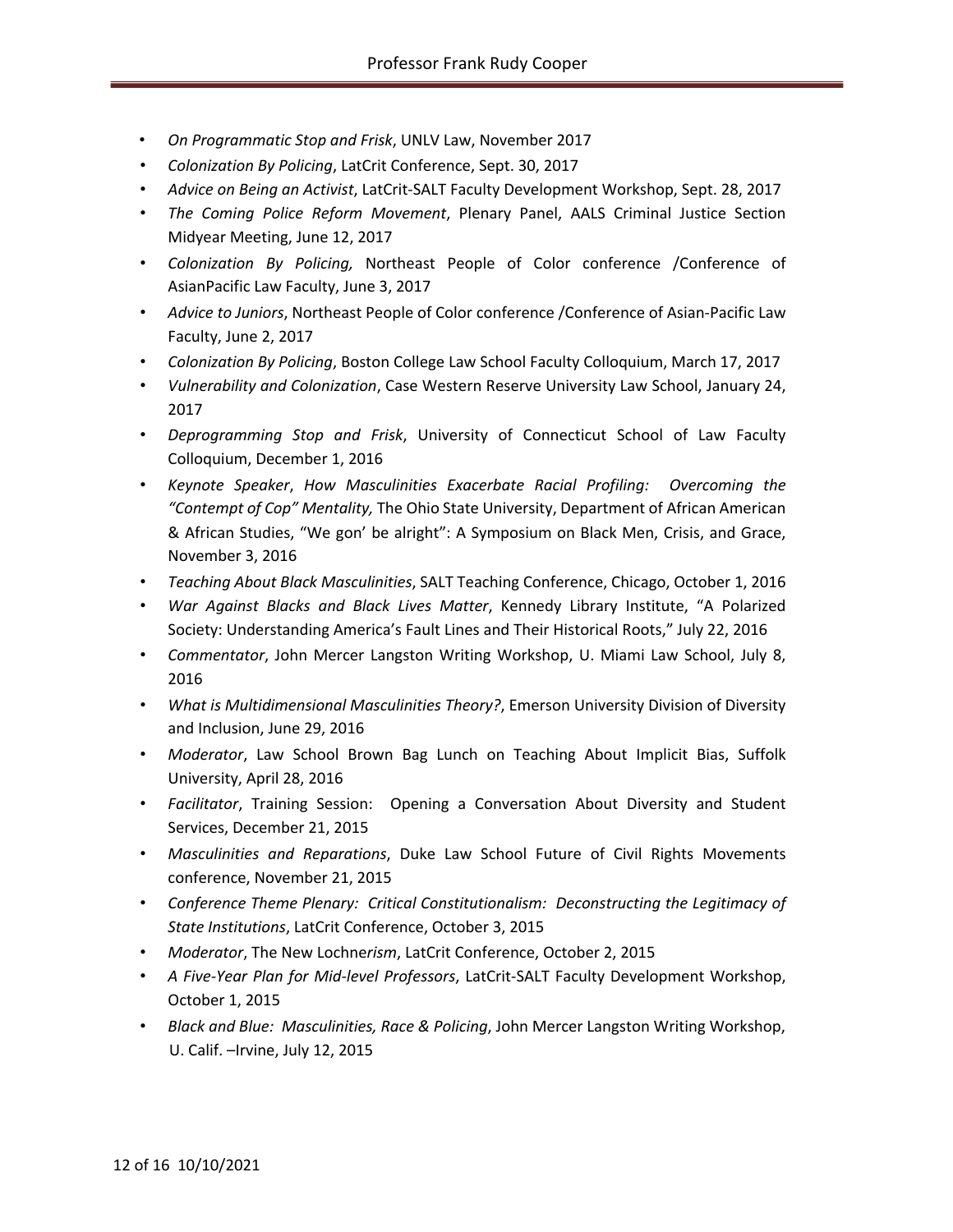• *Unwritten Rules of the Academy*, John Mercer Langston Writing Workshop, U. Calif. – Irvine, July 12, 2015 *Plenary Session: Ideas for the Future*, AALS Mid-year Workshop on Next Generation Issues

on Sex, Gender and the Law, June 26, 2015

*Always Already Suspect: Policing Black Men*, AALS Mid-year Workshop on Next Generation Issues on Sex, Gender and the Law, June 25, 2015

- *Moderator*, Holland & Knight Law Firm Stand Against Racism Program, April 24, 2015
- *Masculinities and Racial Profiling*, Linda McLain's Feminist Theory class, Boston University Law School, March 19, 2015
- *Vulnerability and Racial Profiling*, Vulnerable Defendants in the Criminal Justice System, University of North Carolina Law School, October 10, 2014
- *Universally Vulnerable, Particularly Profiled*, The Taslitz Galaxy: A Gathering of Scholars at Howard, Howard University, September 19, 2014
- *Commentary on Professor Mitchell Crusto's Paper*, John Mercer Langston Writing Workshop, University of Nevada-Las Vegas Law School, July 12, 2014
- *On Trayvon Martin*, "Victory Stride: Things to Be Appreciated, Things Still to Do," Emerson College, February 26, 2014
- *Introduction,* Burns-Gilbert Awardee Catherine E. Smith, Northeast People of Color legal scholarship conference, San Juan Puerto Rico, December 6, 2013
- *Moderator*, Post-tenure Faculty Development Panel*,* Northeast People of Color legal scholarship conference, San Juan Puerto Rico, December 6, 2013
- *Moderator*, Panel: Have Drugs Won the War on Drugs?, Northeast People of Color legal scholarship conference, San Juan Puerto Rico, December 5, 2013
- *Multidimensional Masculinities, Hyper-incarceration and* To KILL A MOCKINGBIRD, To Kill a Mockingbird at 50 Conference, Seattle U. Law, March 9, 2012
- *Anger is an Energy: Obama and the Experience of Equality as Oppression*, Suffolk U. Law School, March 5, 2012
- *Commentary on Paper by Kevin Woodson & Brett Asbury*, John Mercer Langston Writing Workshop, DePaul University School of Law, June 24, 2011
- *Writing a Journal Article*, Society of American Law Teachers (SALT) Breaking Into Law Teaching: New England conference, Northeastern University School of Law, June 17, 2011

• *Masculinities and "The Wire": Response Jo Angela Harris*, Washington University (St. Louis), March 2011

- *Masculinities and "The Wire,"* University of the Pacific, McGeorge School of Law Faculty Colloquium, February 2011
- *Multidimensionality*. *Masculinities and "The Wire,"* Multidimensional Masculinities and Law conference, UNLV Boyd School of Law, February 2011
- *How to Prepare a Course*, Latina/o Critical Legal Theory conference- Faculty Development Workshop, Denver University Sturm College of Law, October 7, 2010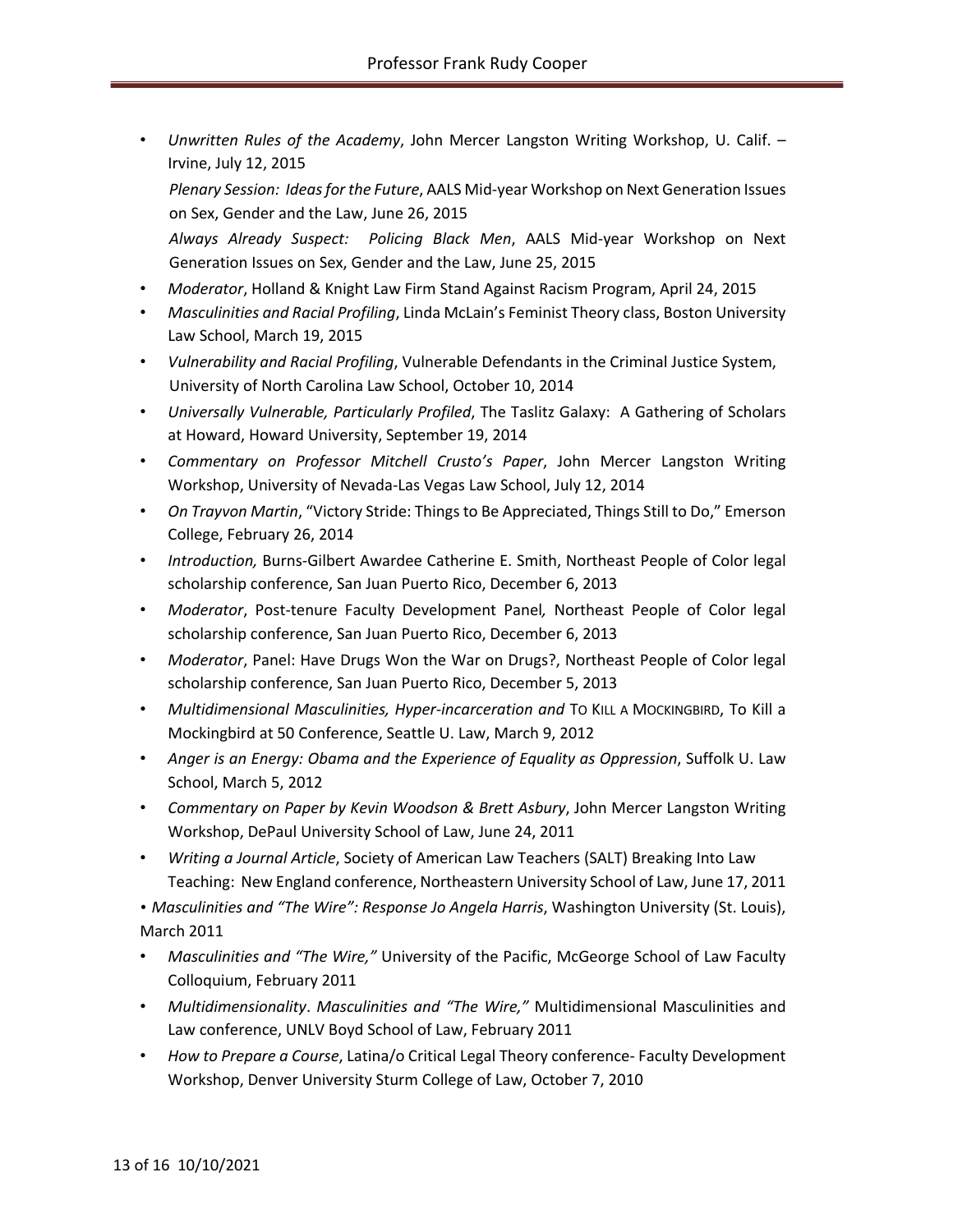- *O'Connor's Ghost*: *Racial Profiling and Search Incident to Arrest*, Latina/o Critical Legal Theory conference, Denver University Sturm College of Law, October 8, 2010 The King Stay the King: Masculinities and Capitalism in "The Wire," Latina/o Critical Legal Theory conference, Denver University Sturm College of Law, October 8, 2010 *O'Connor's Ghost*: *Racial Profiling and Search Incident to Arrest*, National People of Color Legal Scholarship (NEPOC) conference, Seton Hall University School of Law, September 11, 2010
- *Post-racialism, Masculinities, and Crime*, NEPOC conference, Seton Hall University School of Law, September 11, 2010
- *The Multidimensionality of Masculinities, Class, and Race in the Gates Arrest*, Washington & Lee University School of Law, Faculty Colloquium, November 30, 2009
- *The Multidimensionality of Masculinities, Class. and Race in the Gates Arrest*, Boston University School of Law, Linda McClain's Gender Colloquium Class, November 12, 2009
- *Post-Racialism and the Gates Arrest*, Latina/o Critical Legal Theory conference, American University Washington College of Law, October 2, 2009
- *The Multidimensionality of Masculinities, Class, and Race in the Gates Arrest*, Feminism and Legal Theory Project Masculinities and Law conference, Emory University Law School, September 11, 2009
- *Race and Essentialism in Gloria Steinem*. 20th Anniversary Critical Race Theory Workshop, University of Iowa Law School, April 3, 2009
- *Our First Unisex President*: *Black Masculinity and Obama's Feminine Side*, UCLA Law School, Professor Devon Carbado's Critical Race Theory Colloquium, February 11, 2009
- *Our First Unisex President*?: *Black Masculinities and Obama's Feminine Side*, The Obama Effect conference, October 24, 2008
- *"Pillow" Talk: Obama, Black Masculinity, and Affirmative Action*, Obama Phenomena: Facets of a Historic Campaign conference, Denver University Law School (August 29, 2008)
- *Obama, Black Masculinities, and Affirmative Action*, SEALS conference, July 2008
- *Surveillance and Identity Performance: Some Thoughts Inspired by Martin Luther King*, AALS Minority Section, January 5, 2008
- *Masculinities and "Command Presence*," AALS Law & Interpretation Section, January 4, 2008
- "*Who's the Man*?": *Masculinities and Police Stops*, Hofstra University Law School Colloquium on Gender, Law, and Public Policy, November 13, 2007
- "*Who's the Man*?": *Police Masculinity and Terry Doctrine*, Ohio St. University Law School faculty colloquium, October 18, 2007
- "*Who's the Man?": Masculinities and Police Stops*, LatCrit conference, Florida International University Law School, October 5, 2007
- *Policing Masculinities*, Third Annual Criminal Justice Roundtable, New Haven, Connecticut, April 16, 2007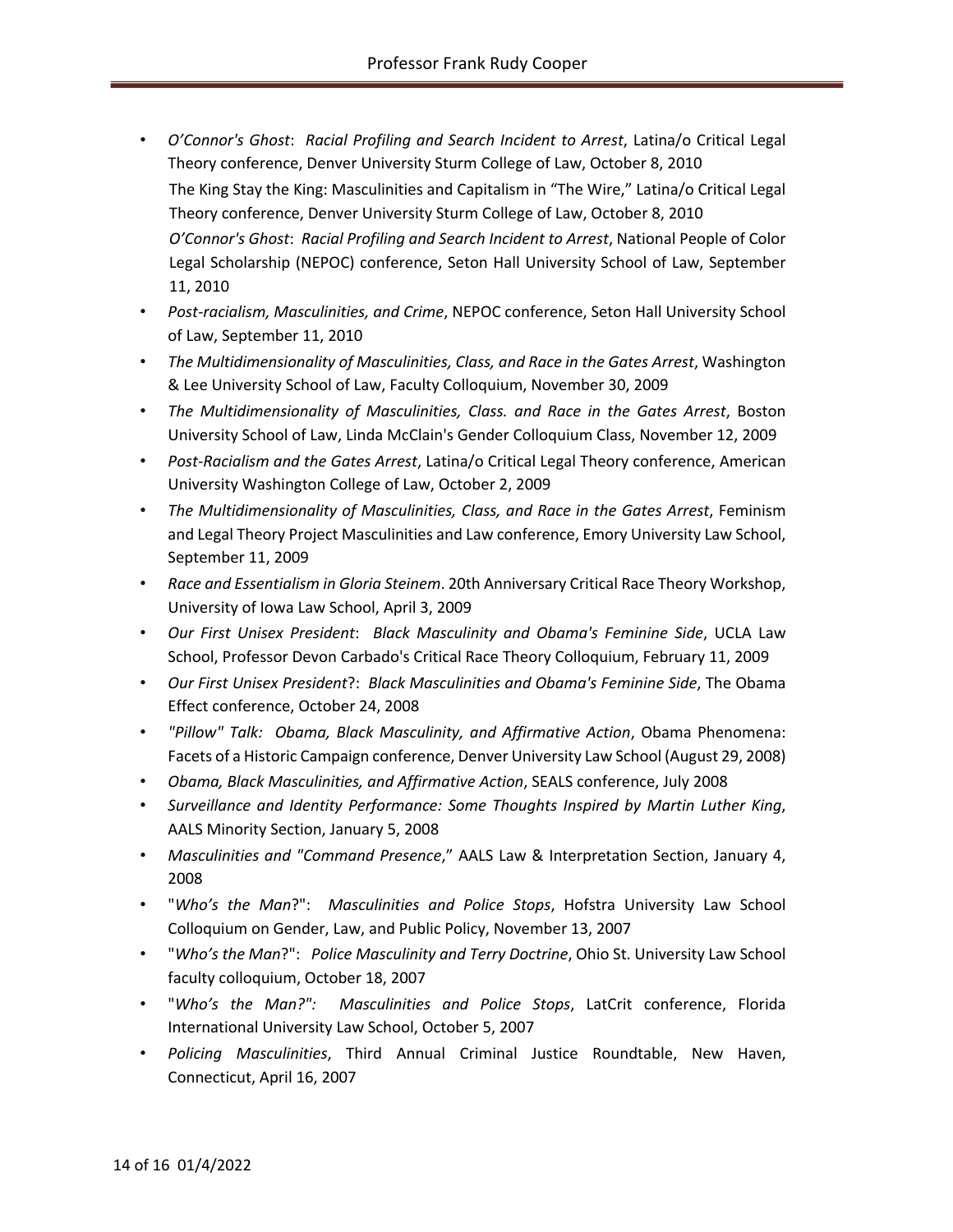- *Policing Masculinity: Identity Performance and the* Terry *Decision*, University of Iowa College of Law Faculty Colloquium, February 16, 2007 *Moderator*, New Law & Humanities Approaches to Identity, AALS Law & Humanities Section, January 4, 2007 *Organizer*, LatCrit Junior Faculty Development Workshop, Washington, D.C., January 4, 2007
- "*Who's the Man*?": *Performing Masculinity in* Terry v. Ohio, LatCrit conference, UNLV Boyd School of Law, October 7, 2006
- "*Who's the Man*?": *Masculinity Studies, Identity Performance, and* Terry v. Ohio, AALS Workshop on Criminal Law and Procedure, Vancouver, Canada, June 15, 2006
- *The Spirit of 1968: Toward a Fourth Amendment Revolution*, Teaching from the Left Conference, Harvard Law School, March 11, 2006
- *The Pursuit of Racial Justice*, Jerome Culp Portrait Dedication, Durham, North Carolina, February 13, 2006
- *Moderator*, Legal Protections for Gender-Variant People: Challenging Discrimination*,* Suffolk University Law School, November 1, 2005
- *Do Interracial Relationships "Rent" Blackness*?, Latina/o Critical Legal Theory conference, October 7, 2005
- *Moderator*, Balancing Work and Family Life, Latina/o Critical Legal Theory conference, October 6, 2005
- *Dealing With Unofficial Demands of the Professorate*, Law & Society conference, Las Vegas, Nevada, June 3, 2005
- *"Bipolar" Black Masculinity and the Psyche*, Law & Society conference, Las Vegas, Nevada, June 2, 2005
- *When Can Police Ask for ID on Threat of Arrest*?, Suffolk University Law School Advanced Police Misconduct Litigation C.L.E., Boston, Massachusetts, May 20,2005
- *Intersectionality and "Bipolar" Black Masculinity*: *The Seduction Into Hierarchy*, U.C. Davis Law Review Symposium: The Future of Critical Race Feminism, Davis, California, April 1, 2005
- *The "Seesaw Effect " From Racial Profiling to Depolicing: Toward a Critical Cultural Theory*, American Association of Law Schools, Law & Humanities Section, San Francisco, California, January 7, 2005
- *Cultural Context Matters:* Terry*'s Seesaw Effect*, University of Maryland Faculty Colloquium, Baltimore, Maryland, February 2004
- *Cultural Context Matters*: Terry's *Seesaw Effect*, Midwestern People of Color Legal Scholarship conference, October 2003
- *Cultural Context Matters*: Terry's *Seesaw Effect*, Latina/o Critical Legal Theory conference, May 2003